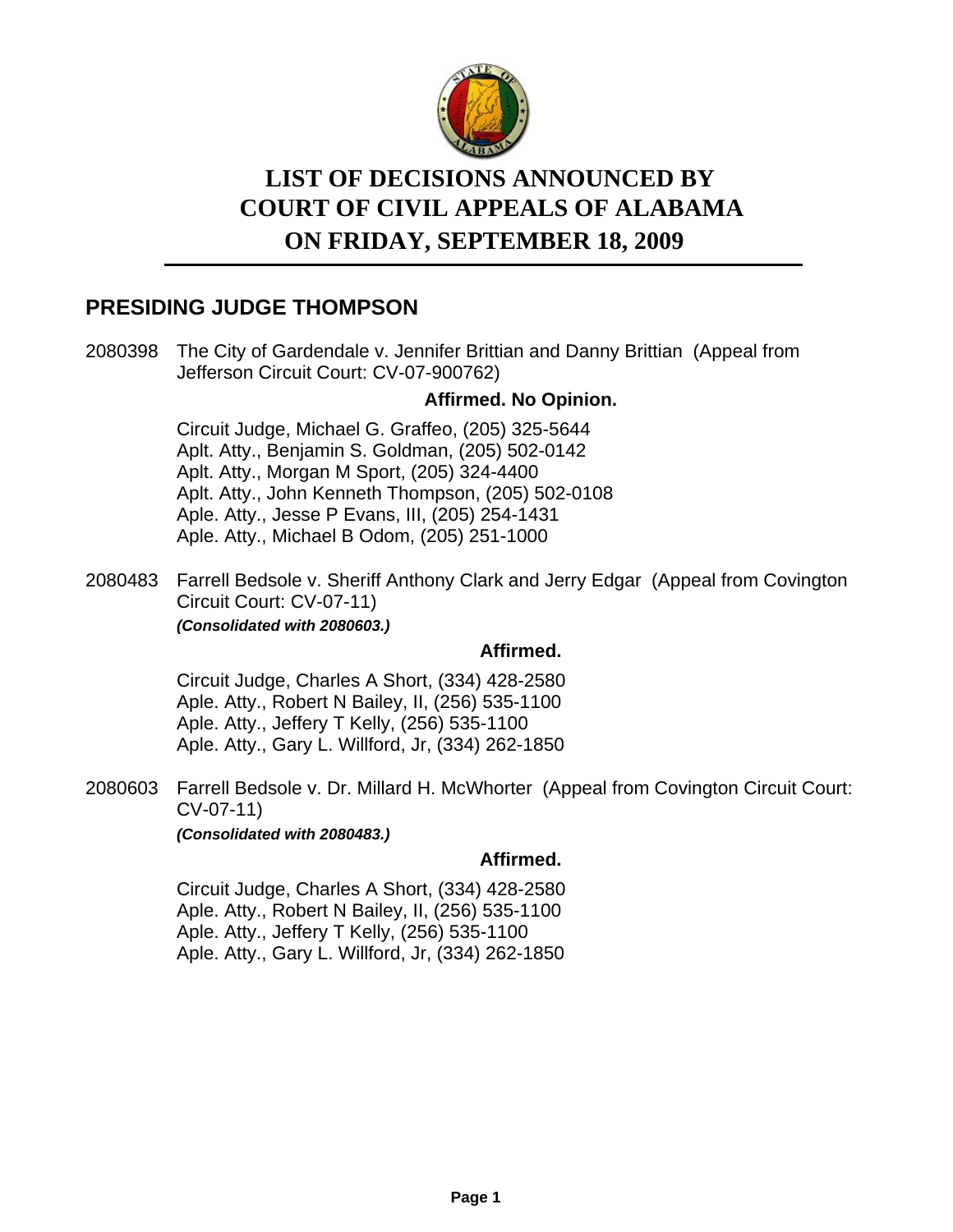# **JUDGE PITTMAN**

2070838 DeShazo Crane Company, LLC v. James L. Harris (Appeal from Chilton Circuit Court: CV-05-338)

#### **Affirmed.**

Circuit Judge, Ben A Fuller, (334) 361-3766 Aplt. Atty., Steven T. McMeekin, (205) 802-7455 Aple. Atty., Clifford W Cleveland, (334) 365-1500

Bobbie L. Demetriou v. Constantine Demetriou (Appeal from Marshall Circuit Court: DR-07-91) 2070946

#### **Affirmed. No Opinion.**

Circuit Judge, Howard G Hawk, (256) 878-8597 Aplt. Atty., Joan Marie Kettell Dean, (256) 534-4557 Aple. Atty., George M Barnett, (256) 582-0133

2080110 Deidra N. Crum v. LaSalle Bank, N. A. (Appeal from Mobile Circuit Court: CV-08-900710)

#### **Affirmed.**

Circuit Judge, James C. Wood, (251) 690-8786 Aplt. Atty., Theodore L. Hall, (251) 479-0619 Aple. Atty., Greggory M. Deitsch, (205) 930-5225 Aple. Atty., Jeffrey Garrett Miller, (251) 432-1671

2080518 Marlanna B. Powell v. James Powell (Appeal from Dallas Circuit Court: DR-08-143)

# **Reversed And Remanded With Instructions.**

Circuit Judge, Thomas R. Jones, (334) 874-2510 Aplt. Atty., Charles H Sims, III, (334) 872-6289

# **JUDGE MOORE**

2080441 Amanda McInnis Blackledge v. Kenneth J. McInnis (Appeal from Baldwin Circuit Court: DR-01-846.02)

# **Affirmed. No Opinion.**

Circuit Judge, Carmen Elena Bosch, (251) 937-0235 Aplt. Atty., Pete J. Vallas, (251) 432-3781 Aple. Atty., Floyd C Enfinger, Jr, (251) 928-0344

2080591 G. P. v. Houston County Department of Human Resources (Appeal from Houston Juvenile Court: JU-07-348.03)

# **Appeal Dismissed.**